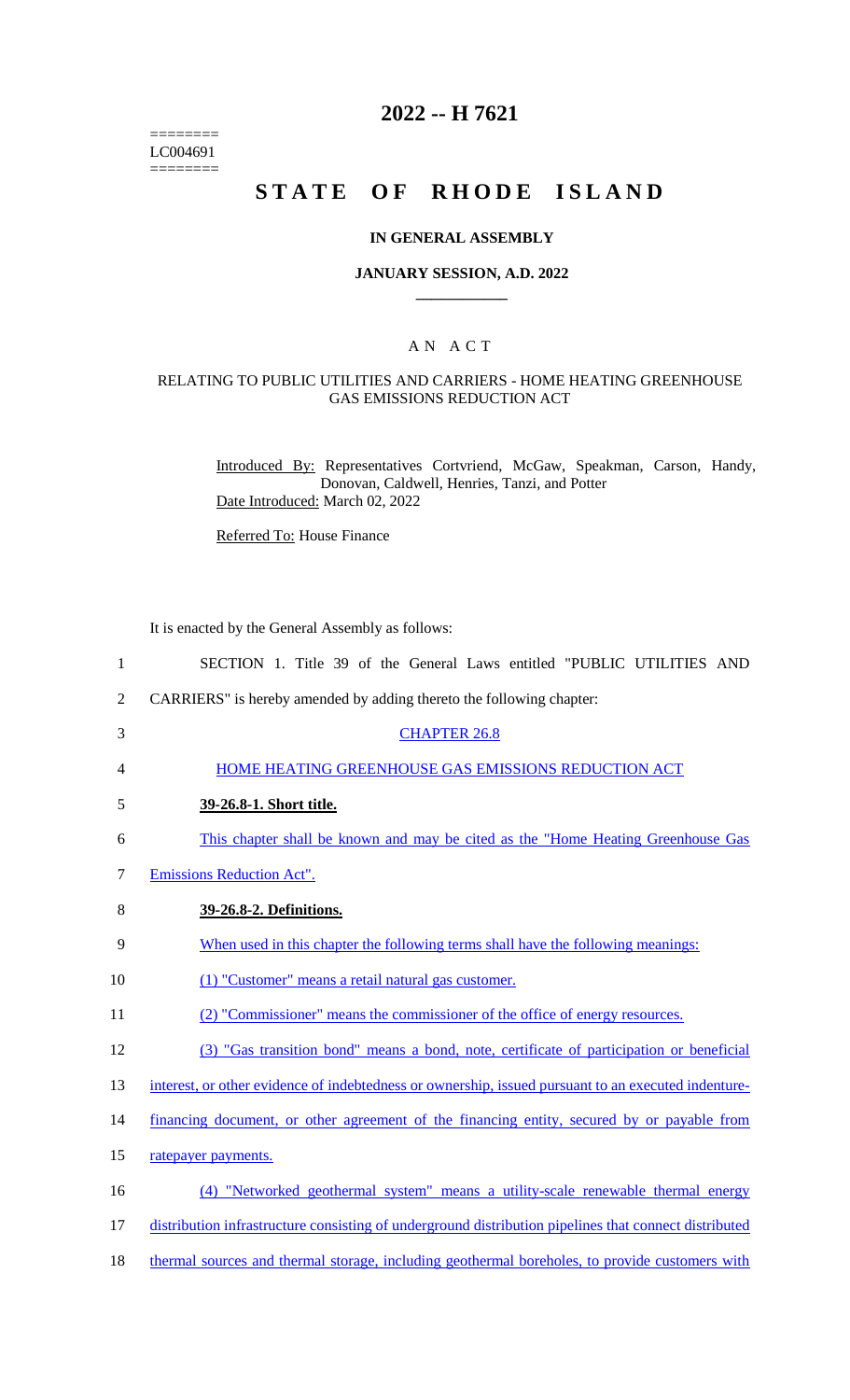utility side of the meter that are owned by a gas company as part of its distribution infrastructure. (5) "Non-emitting renewable thermal infrastructure project" means a utility-scale project that replaces natural gas distribution infrastructure with distribution infrastructure that supplies 5 heating, or heating and cooling, from fuel sources whose combustion does not emit greenhouse gases, as defined as any chemical or physical substance that is emitted into the air and that the department may reasonably anticipate will cause or contribute to climate change including, but not limited to, carbon dioxide, methane, nitrous oxide, hydrofluorocarbons, perfluorocarbons and 9 sulfur hexafluoride. A non-emitting renewable thermal infrastructure project may include, but is 10 not limited to, a networked geothermal system.

1 thermal energy for heating, or heating and cooling. Such a system may include heat pumps on the

### **39-26.8-3. Gas transition customer trust fund.**

 (a) There is hereby established and placed within the Rhode Island infrastructure bank, a 13 separate fund to be known as the "gas transition trust fund". The Rhode Island infrastructure bank 14 shall hold the gas transition trust fund in an account or accounts separate from other funds. There shall be credited to the gas transition trust fund, any such funds from § 39-26.8-5(g) and any eligible funds generated through § 39-2-1.2 and an initial appropriation from funds in the treasury not 17 otherwise appropriated for the fiscal year 2022-2023 in an amount sufficient to fund this chapter. All amounts credited to the gas transition trust fund shall be held in trust and used solely for activities and expenditures consistent with the permitted purposes of the gas transition trust fund as set forth in subsection (b) of this section, including the ordinary and necessary expenses of administration and operation associated with the gas transition trust fund. Unless otherwise specified, all monies of the gas transition trust fund, from whatever source derived, shall be paid to the Rhode Island infrastructure bank. Funds in these accounts shall be paid out on the warrant or 24 other order of the Rhode Island infrastructure bank or other person that the board may authorize to execute warrants. Any unexpended balance in the gas transition trust fund at the close of a fiscal year shall remain in the gas transition trust fund and shall be available for expenditure in the following fiscal year; provided, however, that the gas transition trust fund shall not be in deficit at 28 the end of any state fiscal year. 29 (b) The Rhode Island infrastructure bank may make expenditures from the gas transition 30 trust fund for the following purposes: (1) To replace gas appliances with electric appliances as needed to enable a customer to connect to the non-emitting renewable thermal infrastructure project as provided in this chapter and

- to enable service to a building by a non-emitting renewable thermal infrastructure project. The
- 34 Rhode Island infrastructure bank in consultation with the office of energy resources shall be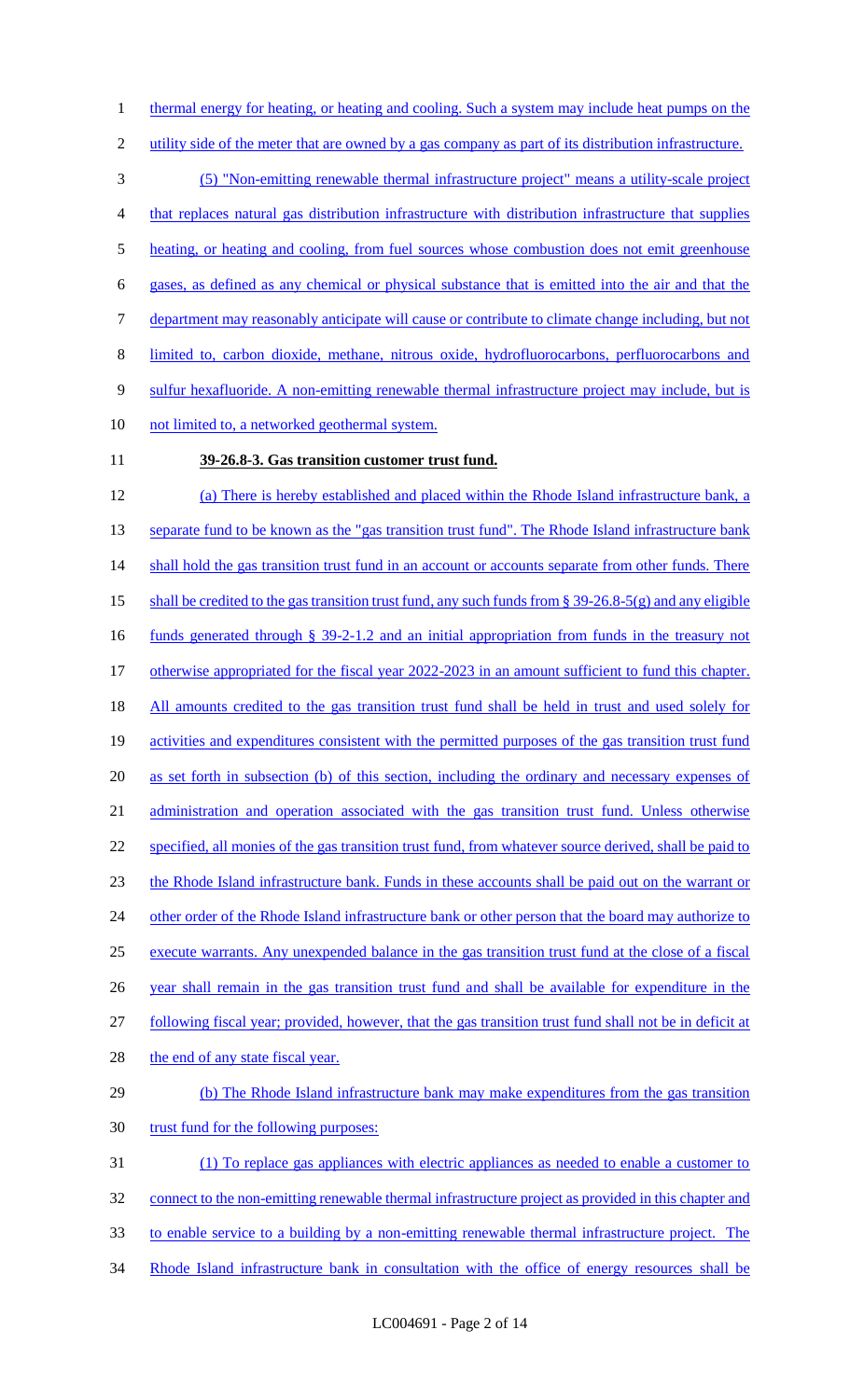1 responsible for determining the cost to upgrade appliances and for overseeing the installation of 2 such appliances. The Rhode Island infrastructure bank shall set a cap on compensation to the 3 building owner or occupant for such new appliances; provided, however that a landlord shall certify 4 in writing to the Rhode Island infrastructure bank that such landlord will not transfer the cost of 5 appliances paid for by the gas transition trust fund to any tenant. The Rhode Island infrastructure 6 bank shall, within twelve (12) months of enactment of this section, promulgate rules and regulations 7 for the implementation of this requirement. 8 (2) To ensure that a low-income consumer has the opportunity to connect to the new non-9 emitting renewable thermal infrastructure project as provided in this chapter, including by adding 10 or upgrading insulation, electric wiring and capacity as needed. The Rhode Island infrastructure 11 bank shall set a cap on compensation to the building owner or occupant; provided, however, that a 12 landlord shall certify in writing to the Rhode Island infrastructure bank that such landlord will not 13 transfer the cost of upgrades paid for by the gas transition trust fund to any tenant. The Rhode Island 14 infrastructure bank shall, within twelve (12) months of the enactment of this section, promulgate 15 rules and regulations for the implementation of this requirement. 16 (c) The Rhode Island infrastructure bank shall provide a report to the general assembly at

- 17 the end of each fiscal year that summarizes expenditures from the gas transition trust fund over the
- 18 prior twelve (12) months.

## 19 **39-26.8-4. Gas company transition bonds.**

20 (a) The public utilities commission may approve the issuance of bonds to be called "gas 21 transition bonds", issued by the Rhode Island infrastructure bank for a plan proposed by a gas 22 company pursuant to subsection (c) of this section. A gas transition bond shall not constitute a debt 23 or liability of the state or of any political subdivision thereof, other than the Rhode Island 24 infrastructure bank, and shall not constitute a pledge of the full faith and credit of the state or any 25 of its political subdivisions, other than the Rhode Island infrastructure bank, but shall be payable 26 solely from the funds provided therefor pursuant to the provisions of this chapter. Each bond shall 27 contain on the face thereof the following statement: Neither the full faith and credit nor the taxing 28 power of the State of Rhode Island is pledged to the payment of the principal of, or interest on, this 29 bond. 30 (b) The issuance of a gas transition bond pursuant to this section shall not obligate the state, 31 or any political subdivision thereof, to levy or to pledge any form of taxation therefor or to make 32 any appropriation for its payment. A gas transition bond shall be nonrecourse to the credit of the 33 Rhode Island infrastructure bank as the financing entity or any assets of a gas company other than

34 rate payments.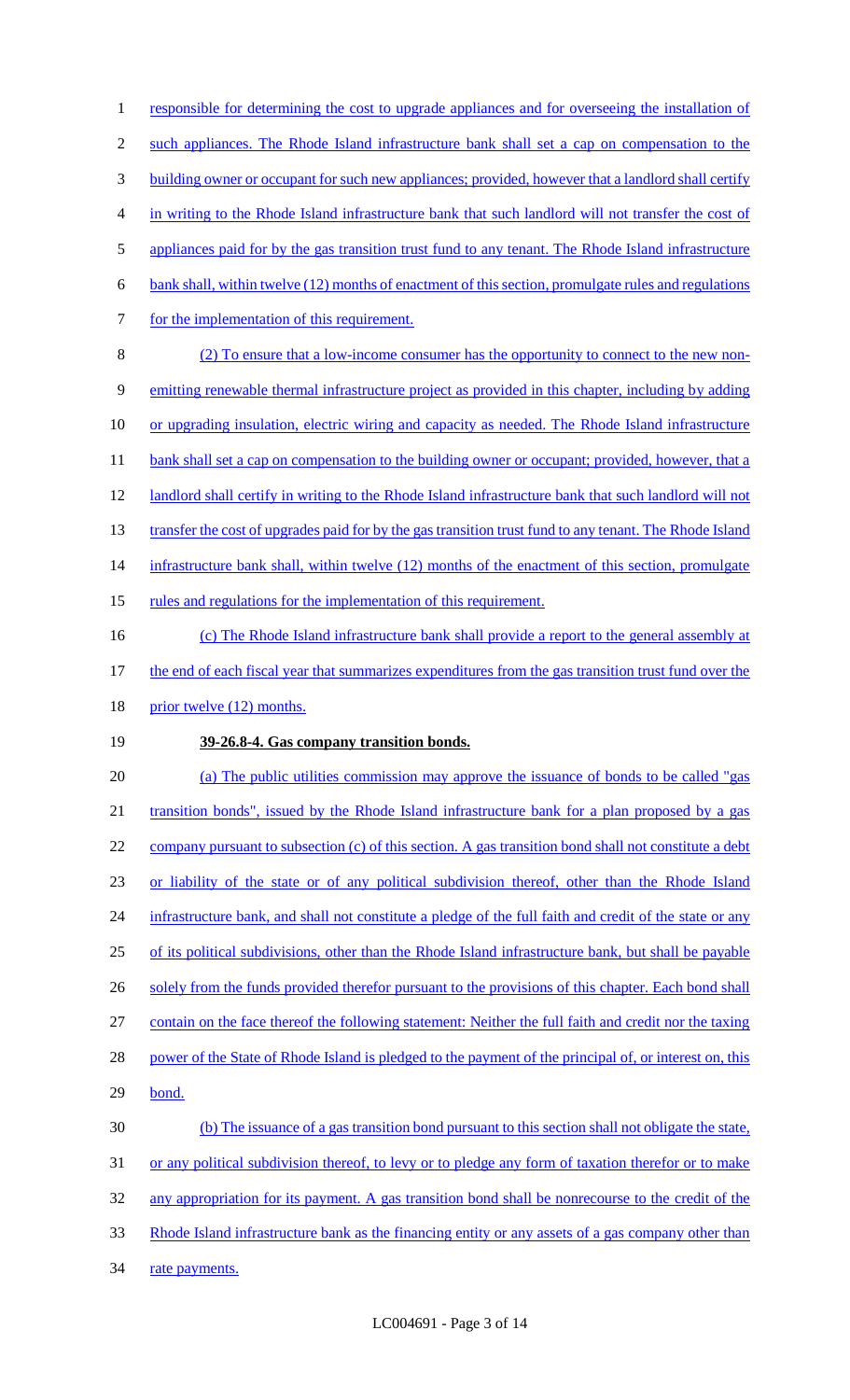1 (c)(1) A plan filed by a gas company pursuant to § 39-26.8-3 may include a proposal to use 2 gas transition bonds to finance a non-emitting renewable thermal infrastructure project. A non-3 emitting renewable thermal infrastructure project may connect to backup sources of power that use 4 fuel sources whose combustion emit greenhouse gases. Such plan shall include, but need not be 5 limited to: 6 (i) The information required by  $\S$  39-26.8-3(b); 7 (ii) The estimated cost savings as defined in subsection (f) of this section; 8 (iii) The number of participating consumers and buildings; and 9 (iv) The number of participating low-income residents as determined by § 45-24.2-2. 10 (2) A consumer shall be deemed to be participating in a non-emitting renewable thermal 11 infrastructure project if prior to such project the consumer had utilized natural gas or other carbon-12 based fuel and if such consumer upon completion of such project will receive service from such 13 project or from an alternative non-greenhouse-gas emitting fuel source. 14 (3) A building shall be deemed to participate in a non-emitting renewable thermal 15 infrastructure project if prior to the project the building had utilized natural gas or other carbon-16 based fuel and if such building upon completion of such project will receive heating from such 17 project or from an alternative non-greenhouse-gas emitting fuel source. 18 (4) Notwithstanding anything to the contrary in this chapter, a non-emitting renewable 19 thermal infrastructure project financed in whole or in part by gas transition bonds may provide 20 service to new customers. 21 (d)(1) The commission may, within twelve (12) months of enactment of this section, 22 promulgate regulations for the use of gas transition bonds for a non-emitting renewable thermal 23 infrastructure project; provided, however, that such project meets the conditions required in 24 subsections  $(d)(2)$  and  $(3)$  of this section. 25 (2) The commission shall approve a plan by a gas company to use gas transition bonds for 26 a non-emitting renewable thermal infrastructure project provided that the project meets the 27 following conditions: 28 (i) That gas transition bonds must provide at least sixty-five (65%) percent of the funding 29 for a non-emitting renewable thermal infrastructure project; provided, however, that the interest 30 rate on the gas transition bonds is less than the rate of return on the equity of the gas company; 31 (ii) That gas transition bonds must be rated AA or Aa or better by a national statistical 32 rating organized recognized by the United States Securities and Exchange Commission at the time 33 of issuance; provided, however, that the commission may approve a different rating if it determines 34 that the rating would promote the improvement of public health and public safety, reduce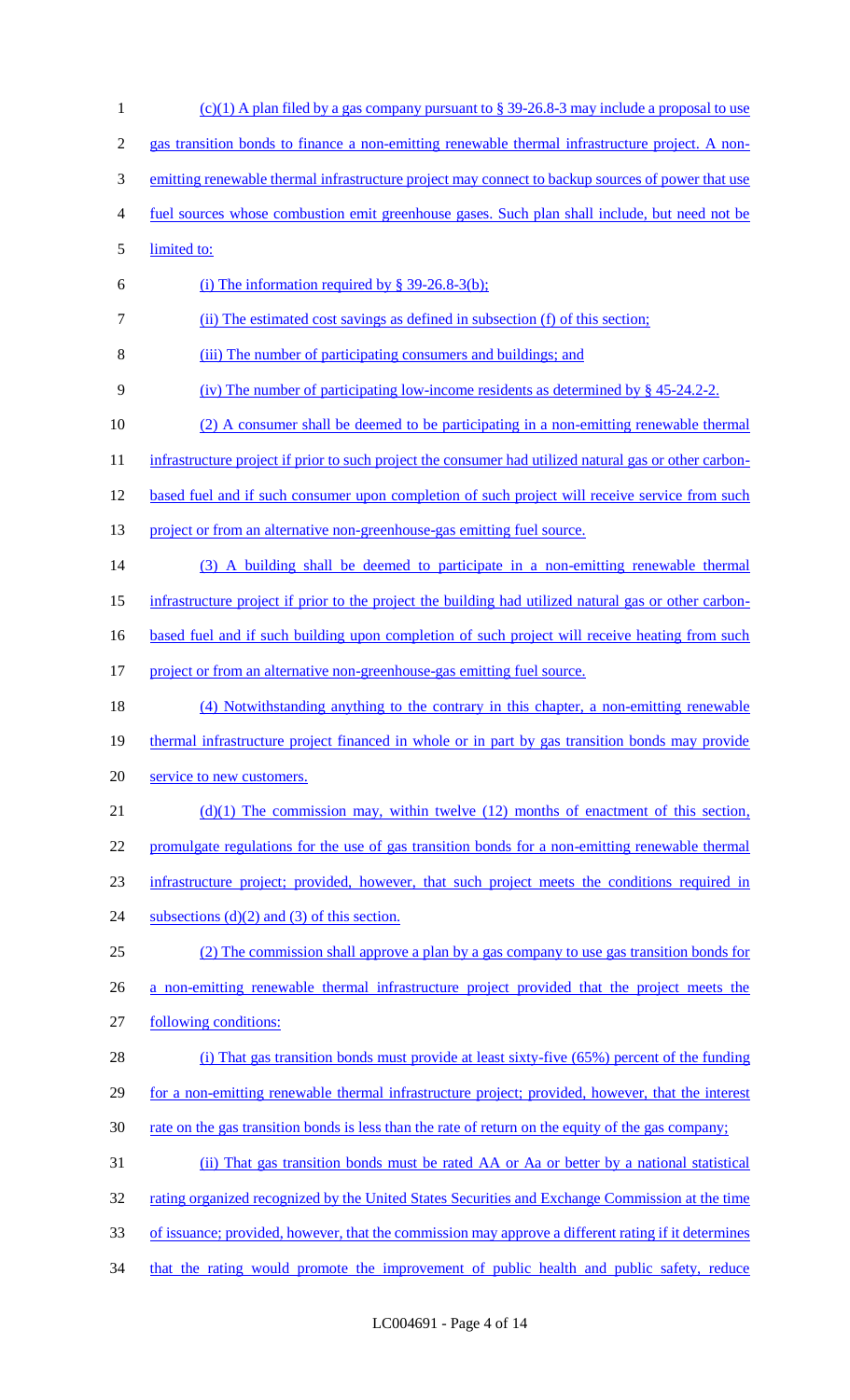- 1 greenhouse gas emissions, address environmental justice, minimize financial risk, or maximize the
- 2 costs savings of a project;
- 3 (iii) That the gas company ensures that each consumer and building participating in a non-4 emitting renewable thermal infrastructure project will have a reliable source of non-emitting 5 renewable thermal service; provided, however, that if a consumer or building owner chooses not to 6 participate in a non-emitting renewable thermal infrastructure project for a reason other than 7 technical infeasibility, then such consumer or building owner shall arrange and pay for an 8 alternative thermal service; and
- 9 (iv) That any additional conditions are met that the department may determine to be 10 appropriate to promote the improvement of public health and public safety, reducing greenhouse 11 gas emissions, addressing environmental justice, minimizing financial risk, reducing the cost of
- 12 energy to the consumer, or maximizing the costs savings of a project.
- 13 (3) The commission in approving bonds shall prioritize low-income consumers in its 14 approval of the use of gas transition bonds in financing a non-emitting renewable thermal
- 15 infrastructure project.
- $(e)(1)$  The commission shall calculate the cost savings from the use of gas transition bonds 17 rather than traditional financing for projects approved under this chapter, and any additional
- 18 provisions deemed appropriate by the commission;
- 19 (i) For the portion of a non-emitting renewable thermal infrastructure project that is 20 financed by gas transition bonds, the difference in interest rate for such bonds and the interest rate 21 on debt approved for other projects in the plan filed by a gas company pursuant to § 39-26.8-3. If 22 a plan filed pursuant to § 39-26.8-3 proposes only to use gas transition bonds for a non-emitting 23 thermal infrastructure project, then the interest rate for such bonds shall be compared to the most 24 recent interest rate on debt approved by the commission for such gas company; and
- 25 (ii) For the portion of a non-emitting renewable thermal infrastructure project that is
- 26 financed by gas transition bonds but would otherwise be financed by the equity of a gas company,
- 27 the difference between the interest rate for the gas transition bonds and the return on equity
- 28 approved for other projects in the plan filed by a gas company pursuant to § 39-26.8-3. If a plan
- 29 filed pursuant to § 39-26.8-3 proposes only to use gas transition bonds for a non-emitting renewable
- 30 thermal infrastructure project, then the return on equity shall be calculated as the most recent return
- 31 on equity approved by the commission for the gas company.
- 32 (2) For purposes of calculating cost savings under subsection (e)(l)(ii) of this section, a gas 33 company may use the interest rates for debt and return on equity proposed in the plan filed pursuant
- 34 to § 39-26.8-3.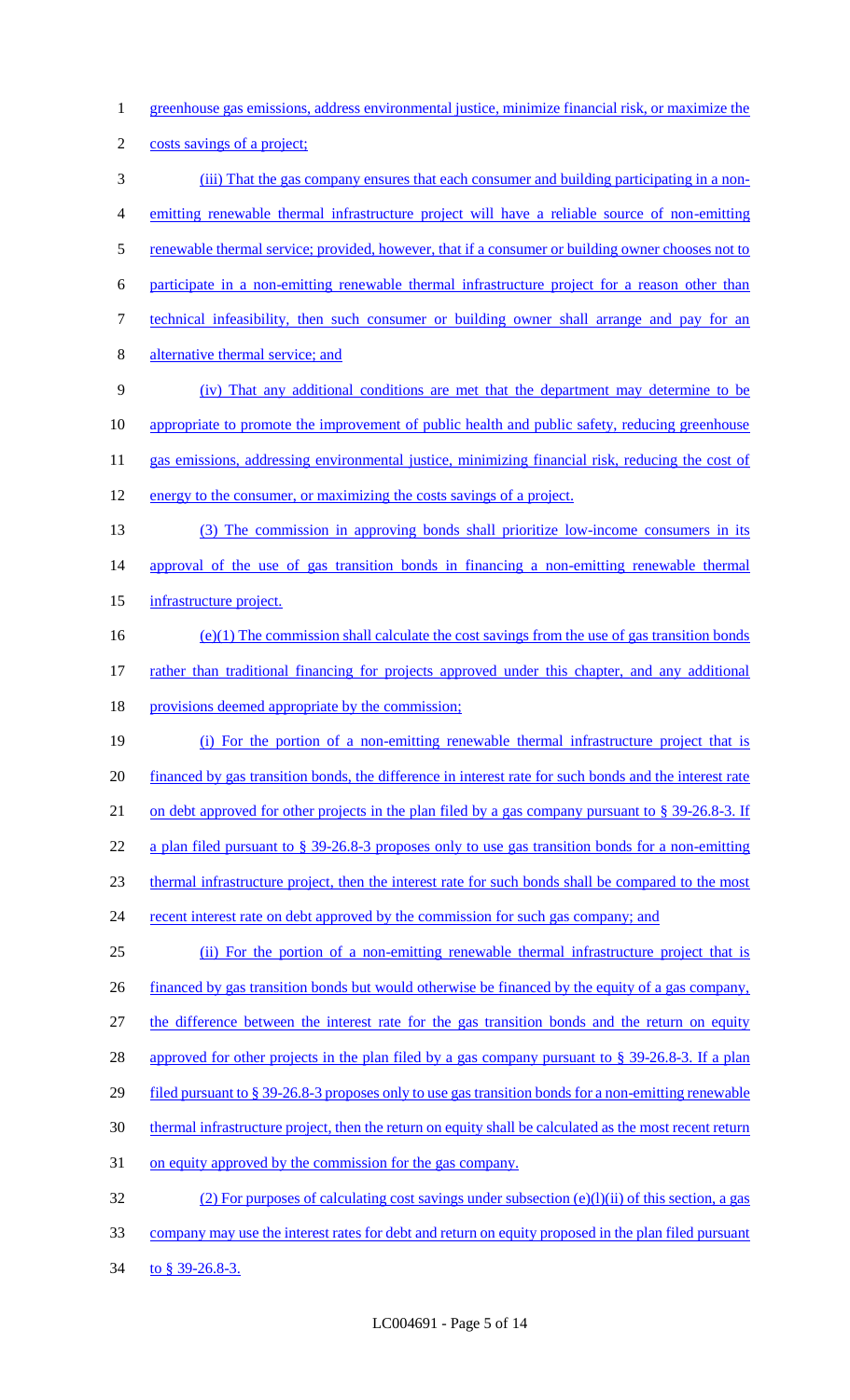| $\mathbf{1}$   | (f) All cost savings generated by the use of gas transition bonds by a gas company shall be              |
|----------------|----------------------------------------------------------------------------------------------------------|
| $\overline{2}$ | deposited by the commission into separate account within the Rhode Island infrastructure bank            |
| 3              | called the gas transition trust fund established under $\S 39-26.8-4$ and shall be used for the purposes |
| 4              | outlined in this chapter. A gas company shall provide the commission and the Rhode Island                |
| 5              | infrastructure bank details of an approved non-emitting renewable thermal infrastructure project,        |
| 6              | including the number of participating consumers and buildings and such other information                 |
| 7              | requested by the commission to determine the costs to install appliances and upgrade buildings to        |
| 8              | connect consumers and buildings to a non-emitting renewable thermal infrastructure project.              |
| 9              | $(g)$ A gas company shall submit an annual report to the commission regarding the                        |
| 10             | company's use of gas transition bonds. The report shall include:                                         |
| 11             | (i) The costs and cost savings associated with the use of gas transition bonds;                          |
| 12             | (ii) The total number of square footage of buildings transitioned to each non-emitting                   |
| 13             | renewable thermal infrastructure project;                                                                |
| 14             | (iii) The total number of consumers transitioned to each non-emitting renewable thermal                  |
| 15             | infrastructure project;                                                                                  |
| 16             | (iv) The number of low-income consumers transitioned to each non-emitting renewable                      |
| 17             | thermal infrastructure project;                                                                          |
| 18             | (v) The impact of a non-emitting renewable thermal infrastructure project on greenhouse                  |
| 19             | gas emissions, public health, ratepayer bills, and the reliability and safety of the thermal delivery    |
| 20             | system of such gas company; and                                                                          |
| 21             | (vi) Other information as required by the commission. If a social cost of carbon is adopted              |
| 22             | by the commission, the social cost of carbon shall be included in the calculation of costs and           |
| 23             | savings. The annual reports may, under the discretion of the commission, be incorporated into other      |
| 24             | filings by a gas company; provided that the reports shall be available for review by the public.         |
| 25             | (h) Three (3) years following the enactment of this section, the commission shall collate                |
| 26             | data collected pursuant to subsection $(g)$ of this section and shall file a report with the governor,   |
| 27             | the president of the senate, and the speaker of the house of representatives, on the use of gas          |
| 28             | transition bonds for non-emitting renewable thermal infrastructure projects. The commission shall        |
| 29             | include in the report data collected on the use of funds pursuant to subsection $(g)$ of this section.   |
| 30             | (i) Three (3) years following the enactment of this act, the director of the department of               |
| 31             | public utilities, the office of energy resources, and the attorney general, shall determine whether      |
| 32             | the use of gas transition bonds should be expanded. When making this determination, the                  |
| 33             | commission shall consider:                                                                               |
|                |                                                                                                          |

(1) The maximum amount of gas transition bonds that can be utilized;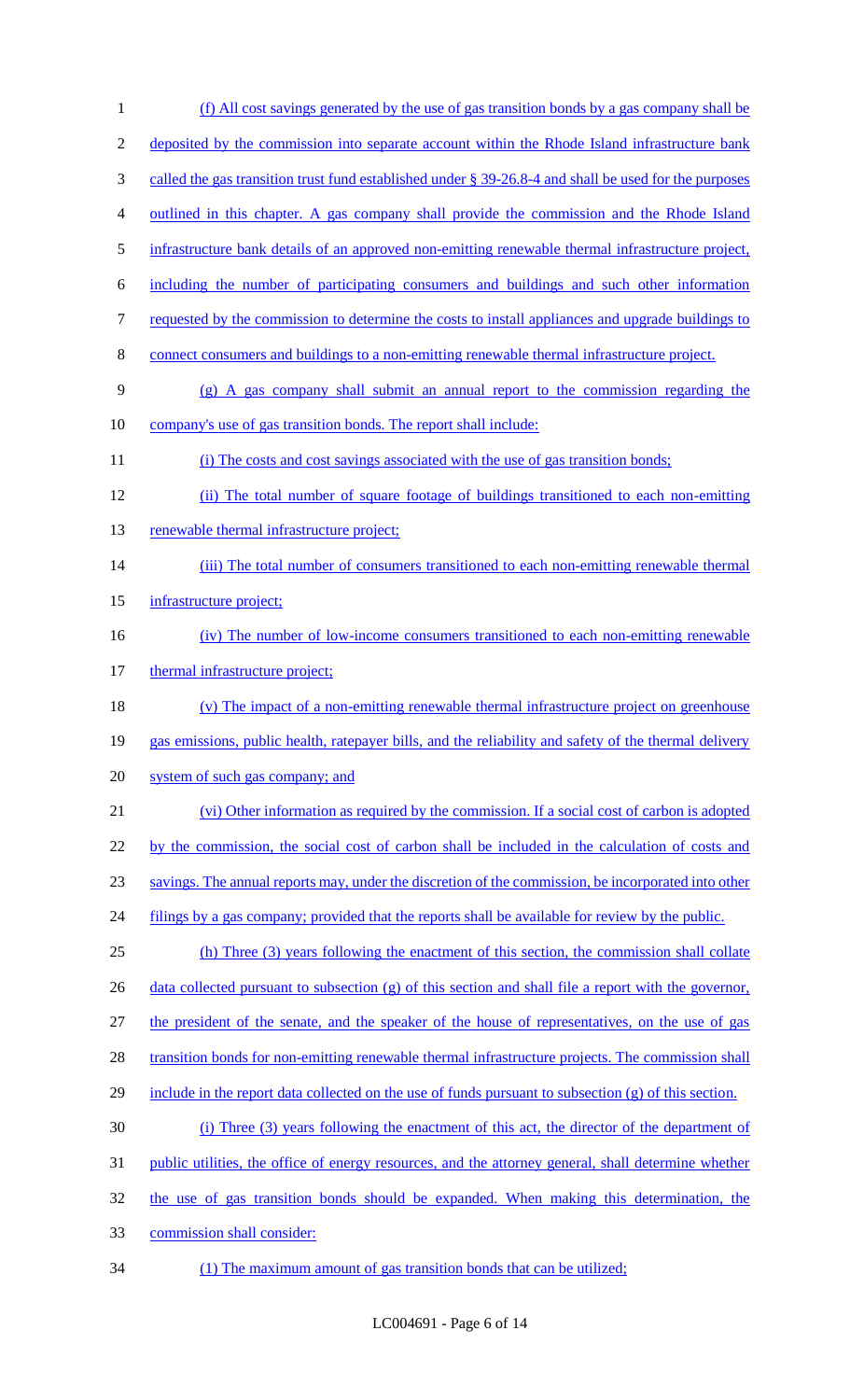- (2) The types of projects that can be financed with gas transition bonds; and (3) Additional use of funds for non-emitting renewable thermal infrastructure projects. (j) The commission may, within twelve (12) months of the enactment of this chapter, promulgate rules and regulations as needed to implement the requirements of this chapter. **39-26.8-5. Gas company transition plans.** (a) A gas company shall submit an annual report to the commission regarding the company's plan to transition its existing gas infrastructure to non-emitting renewable thermal infrastructure projects that advance the greenhouse gas emission reduction requirements of the chapter 6.2 of title 42 the ("act on climate"). The report shall include the following information: (i) The company's plan to abandon existing gas infrastructure that is not cost effective to 11 transition to a non-emitting renewable thermal infrastructure project; (ii) The company's plan to evolve existing gas infrastructure that is cost effective to 13 transition to a non-emitting renewable thermal infrastructure project; 14 (iii) The company's plan to: (A) Maintain existing gas infrastructure that provides service to a use for which, at the time 16 that the report is prepared, there is no technical option to transition to a non-emitting renewable 17 thermal infrastructure project; and (B) Reduce greenhouse gas emissions from existing gas infrastructure that the gas company 19 plans to maintain; and 20 (iv) Other information as the commission may require. (b) In determining whether it is cost effective to transition existing gas infrastructure to 22 non-emitting renewable thermal infrastructure, a gas company shall consider factors such as the existing infrastructure's leak status, current depreciation, schedule of future depreciation, impact 24 on public health and public safety, and the impact of transitioning to a non-emitting renewable thermal infrastructure on the reduction of greenhouse gas emissions pursuant to chapter 6.2 of title 42. (c) A report required by subsection (b) of this section may, under the discretion of the commission, be incorporated into other filings by a gas company provided that the reports shall be available for review by the public. (d) The commission shall, within twelve (12) months of the enactment of this section, promulgate rules and regulations as needed to implement the requirements of this section. SECTION 2. Section 39-2-1.2 of the General Laws in Chapter 39-2 entitled "Duties of Utilities and Carriers" is hereby amended to read as follows:
- **39-2-1.2. Utility base rate -- Advertising, demand-side management, and renewables.**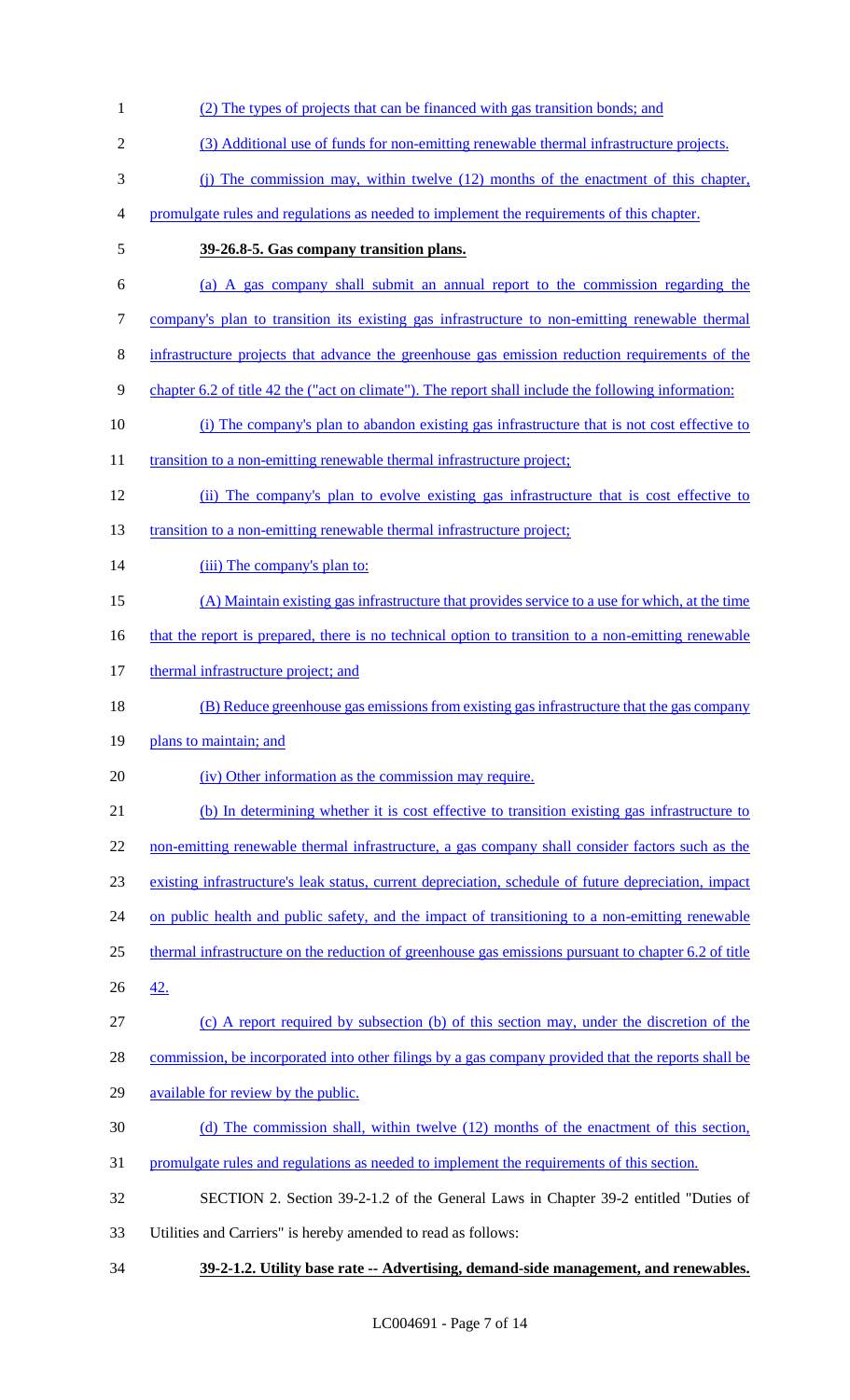(a) In addition to costs prohibited in § 39-1-27.4(b), no public utility distributing or providing heat, electricity, or water to or for the public shall include as part of its base rate any expenses for advertising, either direct or indirect, that promotes the use of its product or service, or is designed to promote the public image of the industry. No public utility may furnish support of any kind, direct or indirect, to any subsidiary, group, association, or individual for advertising and include the expense as part of its base rate. Nothing contained in this section shall be deemed as prohibiting the inclusion in the base rate of expenses incurred for advertising, informational or educational in nature, that is designed to promote public safety conservation of the public utility's product or service. The public utilities commission shall promulgate such rules and regulations as are necessary to require public disclosure of all advertising expenses of any kind, direct or indirect, and to otherwise effectuate the provisions of this section.

 (b) Effective as of January 1, 2008, and for a period of twenty (20) years thereafter, each electric distribution company shall include a charge per kilowatt-hour delivered to fund demand- side management programs. The 0.3 mills per kilowatt-hour delivered to fund renewable energy programs shall remain in effect until December 31, 2028. The electric distribution company shall establish and, after July 1, 2007, maintain, two (2) separate accounts, one for demand-side management programs (the "demand-side account"), which shall be funded by the electric demand- side charge and administered and implemented by the distribution company, subject to the regulatory reviewing authority of the commission, and one for renewable energy programs, which shall be administered by the Rhode Island commerce corporation pursuant to § 42-64-13.2 and shall be held and disbursed by the distribution company as directed by the Rhode Island commerce corporation for the purposes of developing, promoting, and supporting renewable energy programs.

 During the time periods established in this subsection, the commission may, in its discretion, after notice and public hearing, increase the sums for demand-side management and renewable resources. In addition, the commission shall, after notice and public hearing, determine the appropriate charge for these programs. The office of energy resources, and/or the administrator of the renewable energy programs, may seek to secure for the state an equitable and reasonable 28 portion of renewable energy credits or certificates created by private projects funded through those programs. As used in this section, "renewable energy resources" shall mean: (1) Power generation technologies, as defined in § 39-26-5, "eligible renewable energy resources," including off-grid and on-grid generating technologies located in Rhode Island, as a priority; (2) Research and development activities in Rhode Island pertaining to eligible renewable energy resources and to other renewable energy technologies for electrical generation; or (3) Projects and activities directly related to implementing eligible renewable energy resources projects in Rhode Island.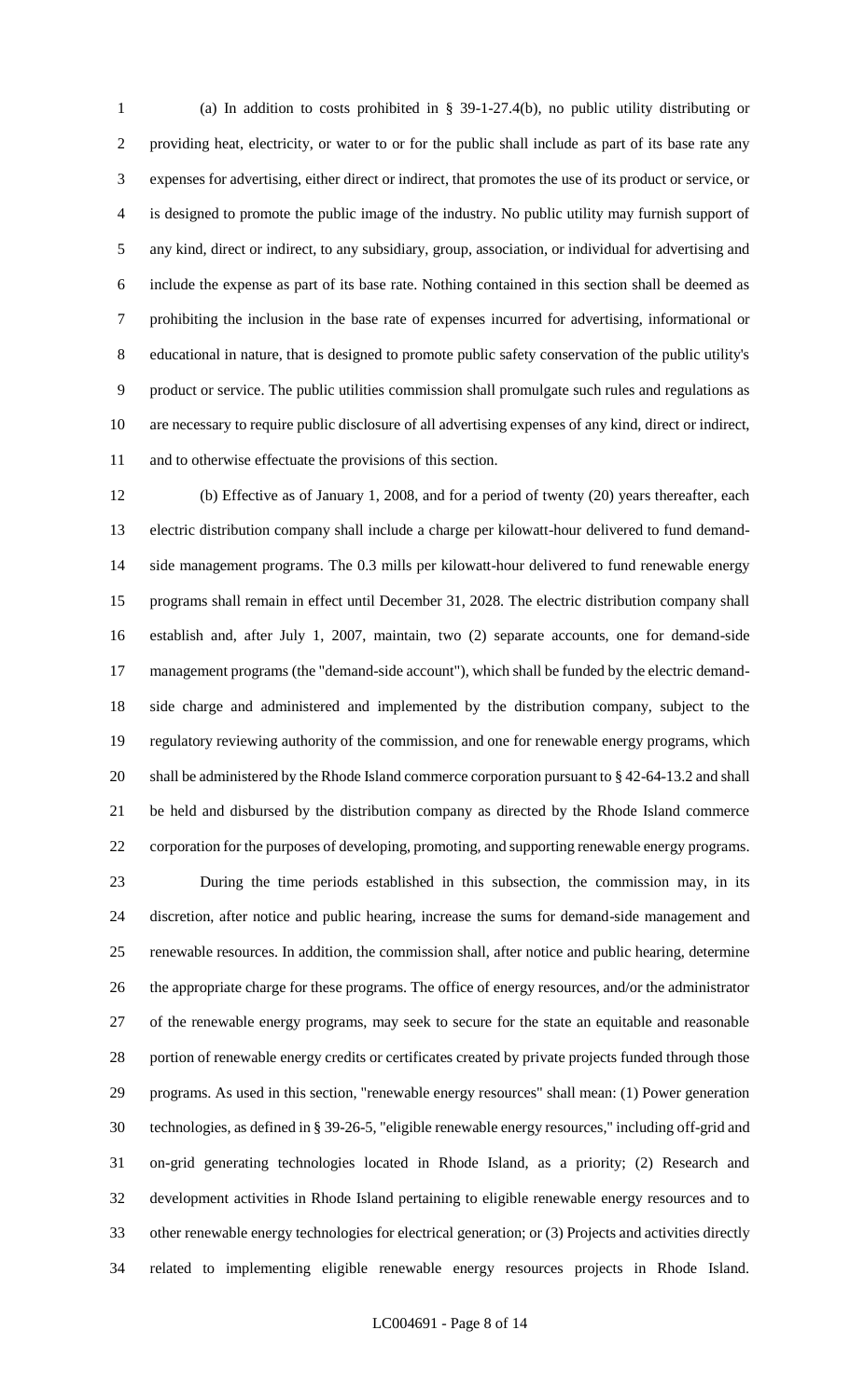Technologies for converting solar energy for space heating or generating domestic hot water may also be funded through the renewable energy programs. Fuel cells may be considered an energy efficiency technology to be included in demand-side management programs. Special rates for low- income customers in effect as of August 7, 1996, shall be continued, and the costs of all of these discounts shall be included in the distribution rates charged to all other customers. Nothing in this section shall be construed as prohibiting an electric distribution company from offering any special rates or programs for low-income customers which are not in effect as of August 7, 1996, subject to the approval by the commission.

 (1) The renewable energy investment programs shall be administered pursuant to rules established by the Rhode Island commerce corporation. Said rules shall provide transparent criteria to rank qualified renewable energy projects, giving consideration to:

(i) The feasibility of project completion;

(ii) The anticipated amount of renewable energy the project will produce;

(iii) The potential of the project to mitigate energy costs over the life of the project; and

(iv) The estimated cost per kilowatt-hour (KWh) of the energy produced from the project.

(c) [Deleted by P.L. 2012, ch. 241, art. 4, § 14.]

 (d) The chief executive officer of the commerce corporation is authorized and may enter into a contract with a contractor for the cost-effective administration of the renewable energy programs funded by this section. A competitive bid and contract award for administration of the renewable energy programs may occur every three (3) years and shall include, as a condition, that after July 1, 2008, the account for the renewable energy programs shall be maintained and administered by the commerce corporation as provided for in subsection (b) of this section.

 (e) Effective January 1, 2007, and for a period of twenty-one (21) years thereafter, each gas distribution company shall include, with the approval of the commission, a charge per deca therm delivered to fund demand-side management programs (the "gas demand-side charge"), including, but not limited to, programs for cost-effective energy efficiency, energy conservation, combined heat and power systems, and weatherization services for low-income households.

 (f) Each gas company shall establish a separate account for demand-side management programs (the "gas demand-side account") that shall be funded by the gas demand-side charge and administered and implemented by the distribution company, subject to the regulatory reviewing authority of the commission. The commission may establish administrative mechanisms and procedures that are similar to those for electric demand-side management programs administered under the jurisdiction of the commission and that are designed to achieve cost-effectiveness and high, life-time savings of efficiency measures supported by the program.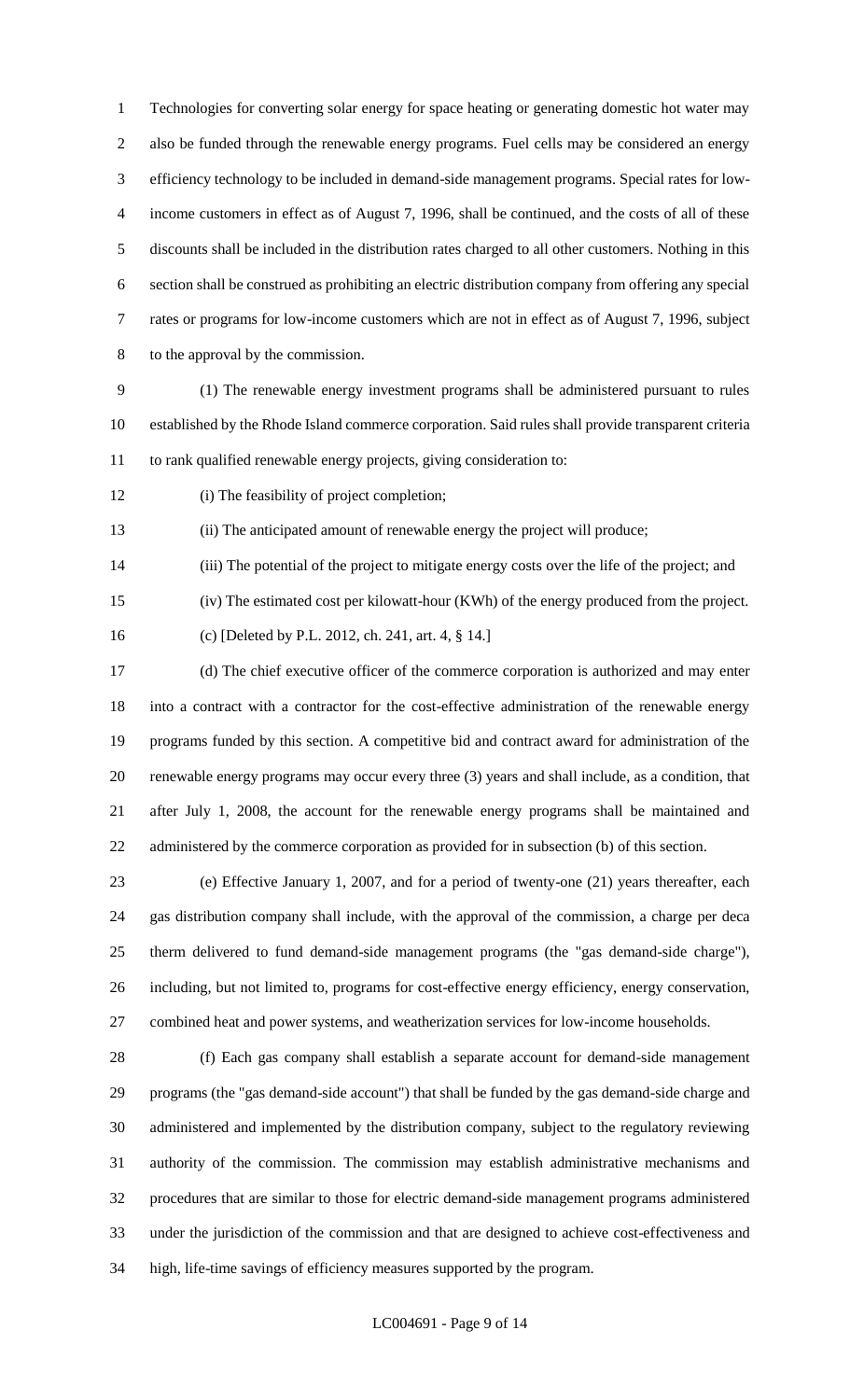(g) The commission may, if reasonable and feasible, except from this demand-side management charge:

(1) Gas used for distribution generation; and

 (2) Gas used for the manufacturing processes, where the customer has established a self- directed program to invest in and achieve best-effective energy efficiency in accordance with a plan approved by the commission and subject to periodic review and approval by the commission, which plan shall require annual reporting of the amount invested and the return on investments in terms of gas savings.

 (h) The commission may provide for the coordinated and/or integrated administration of electric and gas demand-side management programs in order to enhance the effectiveness of the programs. Such coordinated and/or integrated administration may after March 1, 2009, upon the recommendation of the office of energy resources, be through one or more third-party entities designated by the commission pursuant to a competitive selection process.

 (i) Effective January 1, 2007, the commission shall allocate, from demand-side management gas and electric funds authorized pursuant to this section, an amount not to exceed three percent (3%) of such funds on an annual basis for the retention of expert consultants, and reasonable administration costs of the energy efficiency and resources management council associated with planning, management, and evaluation of energy-efficiency programs, renewable energy programs, system reliability least-cost procurement, and with regulatory proceedings, contested cases, and other actions pertaining to the purposes, powers, and duties of the council, which allocation may by mutual agreement, be used in coordination with the office of energy resources to support such activities.

 (j) Effective January 1, 2016, the commission shall annually allocate from the administrative funding amount allocated in subsection (i) from the demand-side management program as described in subsection (i) as follows: forty percent (40%) for the purposes identified in subsection (i) and sixty percent (60%) annually to the office of energy resources for activities associated with planning, management, and evaluation of energy-efficiency programs, renewable energy programs, system reliability, least-cost procurement, and with regulatory proceedings, contested cases, and other actions pertaining to the purposes, powers, and duties of the office of energy resources.

 (k) On April 15, of each year, the office and the council shall submit to the governor, the president of the senate, and the speaker of the house of representatives, separate financial and performance reports regarding the demand-side management programs, including the specific level of funds that were contributed by the residential, municipal, and commercial and industrial sectors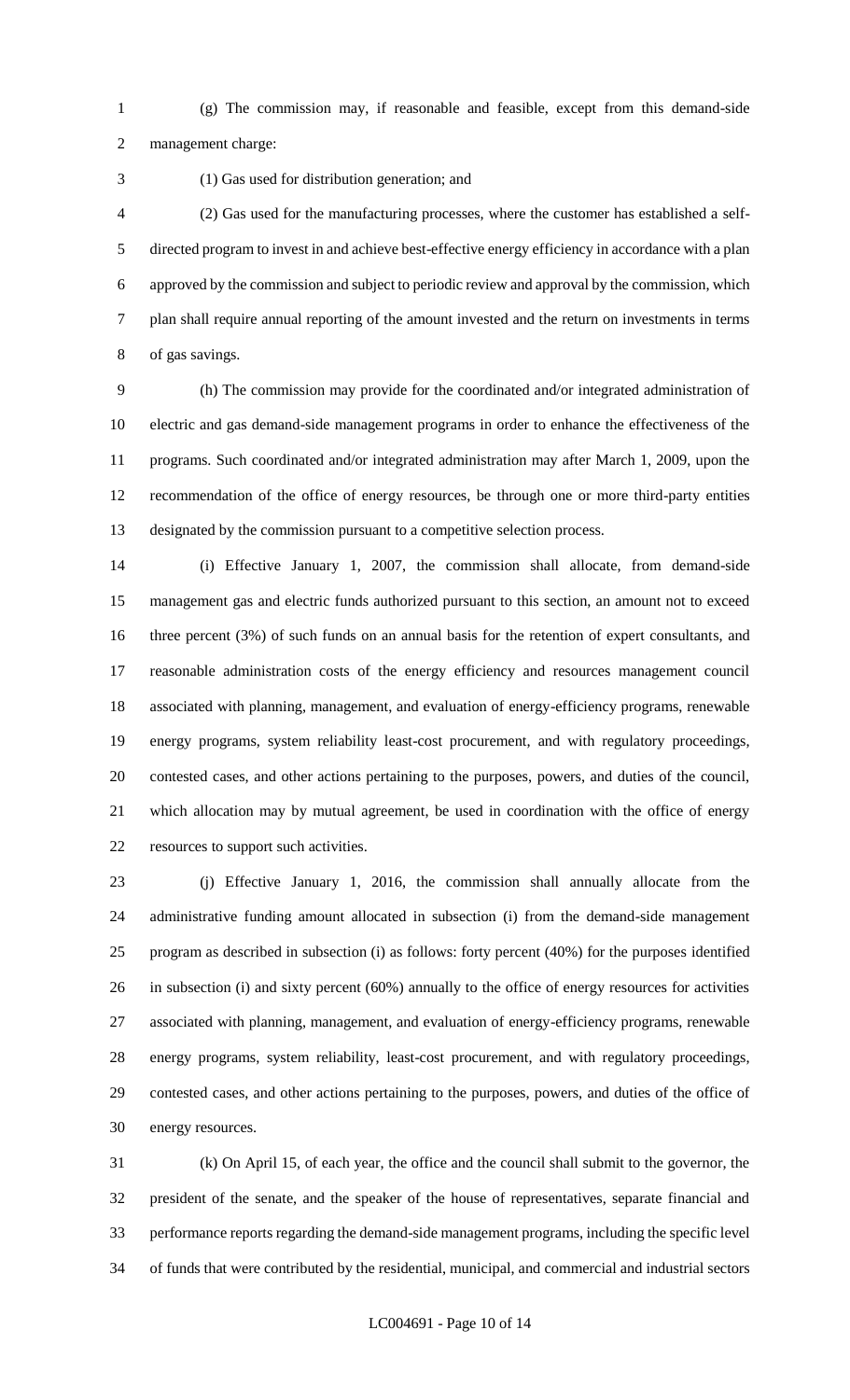to the overall programs; the businesses, vendors, and institutions that received funding from demand-side management gas and electric funds used for the purposes in this section; and the businesses, vendors, and institutions that received the administrative funds for the purposes in subsections (i) and (j). These reports shall be posted electronically on the websites of the office of energy resources and the energy efficiency and resources management council.

 (l) On or after August 1, 2015, at the request of the Rhode Island infrastructure bank, each electric distribution company, except for the Pascoag Utility District and Block Island Power Company, shall remit two percent (2%) of the amount of the 2014 electric demand-side charge collections to the Rhode Island infrastructure bank.

 (m) On or after August 1, 2015, at the request of the Rhode Island infrastructure bank, each gas distribution company shall remit two percent (2%) of the amount of the 2014 gas demand-side charge collections to the Rhode Island infrastructure bank.

 (n) Effective January 1, 2022, the commission shall allocate, from demand-side management gas and electric funds authorized pursuant to this section, five million dollars (\$5,000,000) of such funds on an annual basis to the Rhode Island infrastructure bank. Gas and electric demand-side funds transferred to the Rhode Island infrastructure bank pursuant to this section shall be eligible to be used in any energy efficiency, renewable energy, or demand-side management project financing program administered by the Rhode Island infrastructure bank notwithstanding any other restrictions on the use of such collections set forth in this chapter. The infrastructure bank shall report annually to the commission within ninety (90) days of the end of each calendar year how collections transferred under this section were utilized.

(o) Effective January 1, 2023, the commission shall allocate from demand-side

management gas and electric funds authorized pursuant to this section sufficient funds to administer

24 the programs contained in chapter 26.8 of title 39.

 SECTION 3. Chapter 46-12.2 of the General Laws entitled "Rhode Island Infrastructure Bank" is hereby amended by adding thereto the following section:

**46-12.2-4. Establishment of the gas transition customer trust fund.** 

(a)(1) There is hereby authorized and created within the Rhode Island infrastructure bank

- 29 a gas transition trust fund for the purpose of providing financing for the transition from gas heat to
- non-emitting renewable thermal heat. The Rhode Island infrastructure bank shall review and
- approve all applications for projects to be financed through the clean energy fund.

(2) The Rhode Island infrastructure bank shall promulgate rules and regulations to

- effectuate the provisions of this section, which may include, without limitation, forms for financial
- assistance applications, loan agreements, and other instruments and establishing the process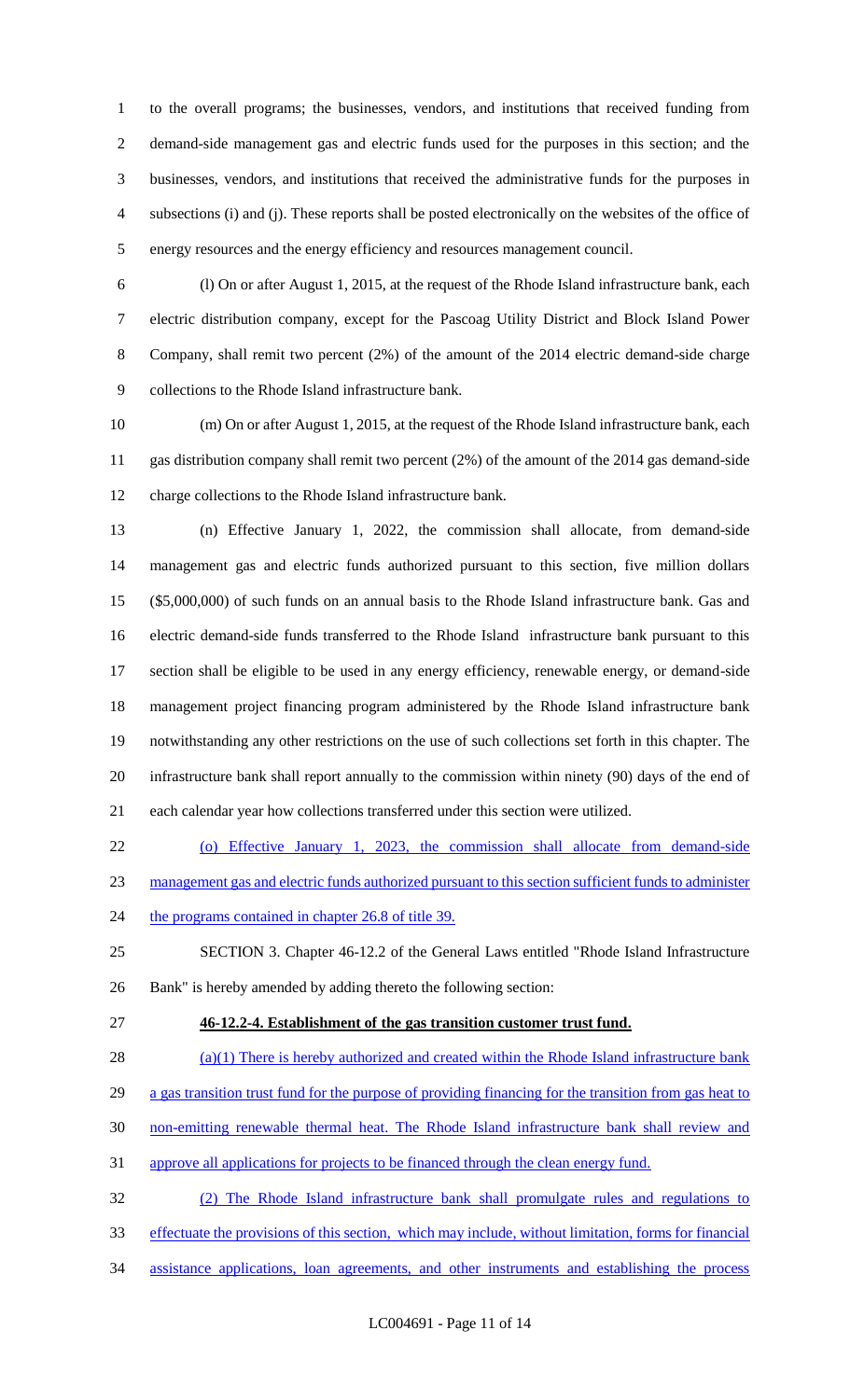- 1 through which a corporation, or person may submit an application for financial assistance from the 2 gas transition customer trust fund. All rules and regulations promulgated pursuant to this chapter 3 shall be promulgated in accordance with the provisions of chapter 35 of title 42. 4 (b) The Rhode Island infrastructure bank shall have all the powers necessary and 5 convenient to carry out and effectuate the purposes and provisions of this section including, without 6 limiting the generality of the preceding statement, the authority: 7 (1) To receive and disburse funds as may be available for the purpose of the fund subject 8 to the provisions of this section; 9 (2) To make and enter into binding commitments to provide financial assistance to eligible 10 borrowers from amounts on deposit in the fund; 11 (3) To levy administrative fees on eligible borrowers as necessary to effectuate the 12 provisions of this section, provided the fees have been previously authorized by an agreement 13 between the Rhode Island infrastructure bank and the eligible borrower; 14 (4) To engage the services of third-party vendors to provide professional services; 15 (5) To establish one or more accounts within the fund; and 16 (6) Such other authority as granted to the Rhode Island infrastructure bank under this 17 chapter. 18 (c) Subject to the provisions of this section and to any agreements with the holders of any 19 bonds of the Rhode Island infrastructure bank or any trustee therefor, amounts held by the Rhode 20 Island infrastructure bank for the account of the fund shall be applied by the Rhode Island 21 infrastructure bank, either by direct expenditure, disbursement, or transfer to one or more other 22 funds and accounts held by the Rhode Island infrastructure bank or maintained under any trust 23 agreement pertaining to bonds, either alone or with other funds of the Rhode Island infrastructure 24 bank, to the following purposes: 25 (1) To provide financial assistance to corporations, or persons to finance costs of approved 26 projects, as set forth in subsection (a) of this section, and to refinance the costs of the projects, 27 subject to terms and conditions, if any, as are determined by the Rhode Island infrastructure bank; 28 (2) To fund reserves for bonds of the Rhode Island infrastructure bank and to purchase 29 insurance and pay the premiums therefor, and pay fees and expenses of letters or lines of credit and 30 costs of reimbursement to the issuers thereof for any payments made thereon or on any insurance, 31 and to otherwise provide security for, and a source of payment for, obligations of the Rhode Island 32 infrastructure bank, by pledge, lien, assignment, or otherwise as provided in this chapter; 33 (3) To pay expenses of the Rhode Island infrastructure bank in administering the gas
- 34 transition customer trust fund;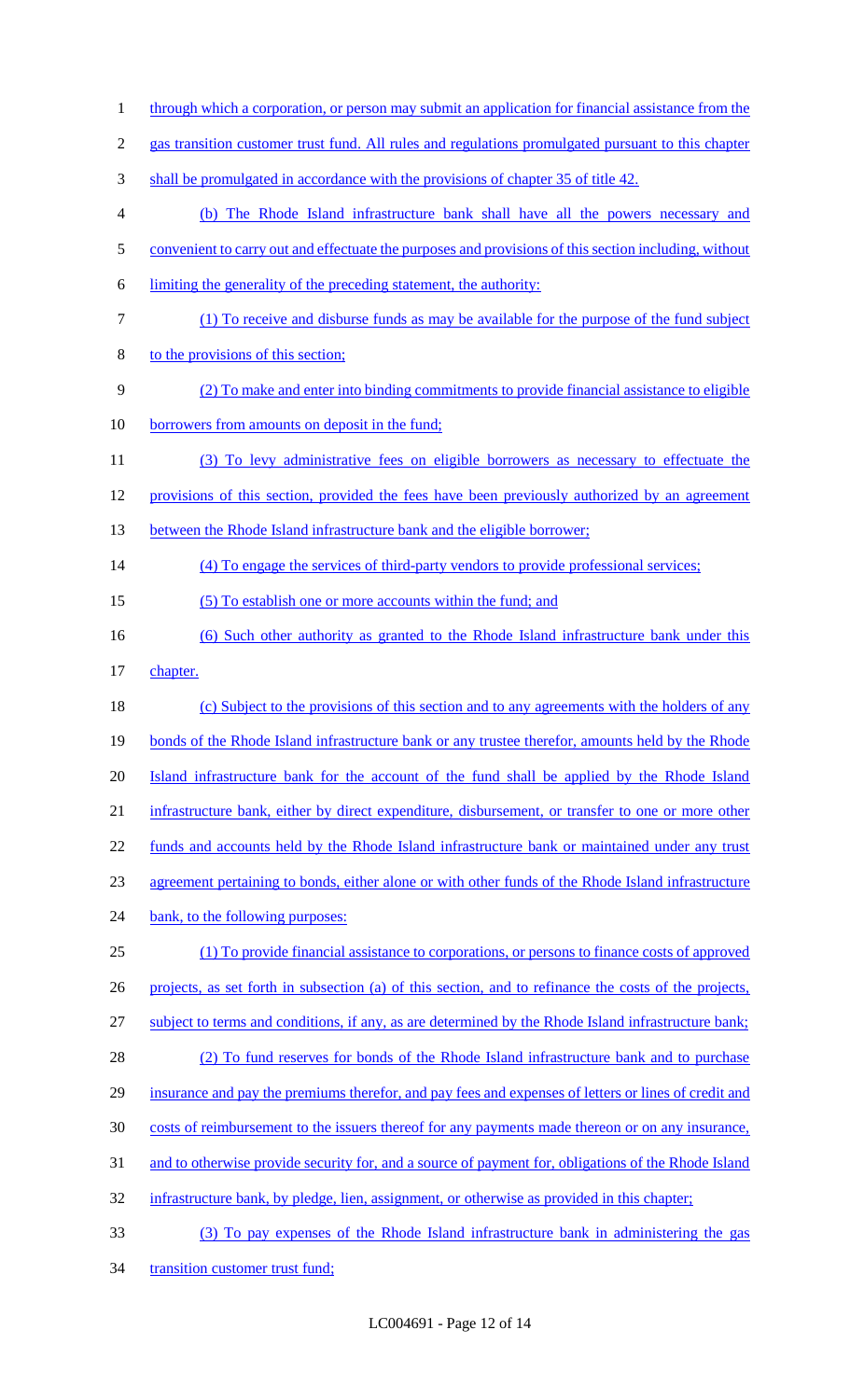| $\mathbf{1}$   | (4) To provide a reserve for, or to otherwise secure, amounts payable by borrowers on loans          |
|----------------|------------------------------------------------------------------------------------------------------|
| $\mathfrak{2}$ | and obligations outstanding in the event of default thereof; amounts in any account in the fund may  |
| 3              | be applied to defaults on loans outstanding to the borrower for which the account was established    |
| 4              | and, on a parity basis with all other accounts, to defaults on any loans or obligations outstanding; |
| 5              | and                                                                                                  |
| 6              | (5) To provide a reserve for, or to otherwise secure, by pledge, lien, assignment, or                |
| $\tau$         | otherwise as provided in this chapter, any bonds of the Rhode Island infrastructure bank.            |
| 8              | (d) In addition to other remedies of the Rhode Island infrastructure bank under any loan             |
| 9              | agreement or otherwise provided by law, the Rhode Island infrastructure bank may also recover        |
| 10             | from a borrower, in an action in superior court, any amount due the Rhode Island infrastructure      |
| 11             | bank together with any other actual damages the Rhode Island infrastructure bank shall have          |
| 12             | sustained from the failure or refusal of the borrower to make the payments or abide by the terms of  |
| 13             | the loan agreement.                                                                                  |
| 14             | (e) The Rhode Island infrastructure bank may create one or more loan loss reserve funds              |
| 15             | to serve as further security for any loans made by the Rhode Island infrastructure bank or any bonds |
| 16             | of the Rhode Island infrastructure bank issued to fund projects in accordance with this section.     |
| 17             | (f) To the extent possible, and in accordance with law, the Rhode Island infrastructure bank         |
| 18             | shall encourage the use of project labor agreements for projects over ten million dollars            |
| 19             | (\$10,000,000) and local hiring on projects funded under this section.                               |
| 20             | SECTION 4. This act shall take effect upon passage.                                                  |

======== LC004691 ========